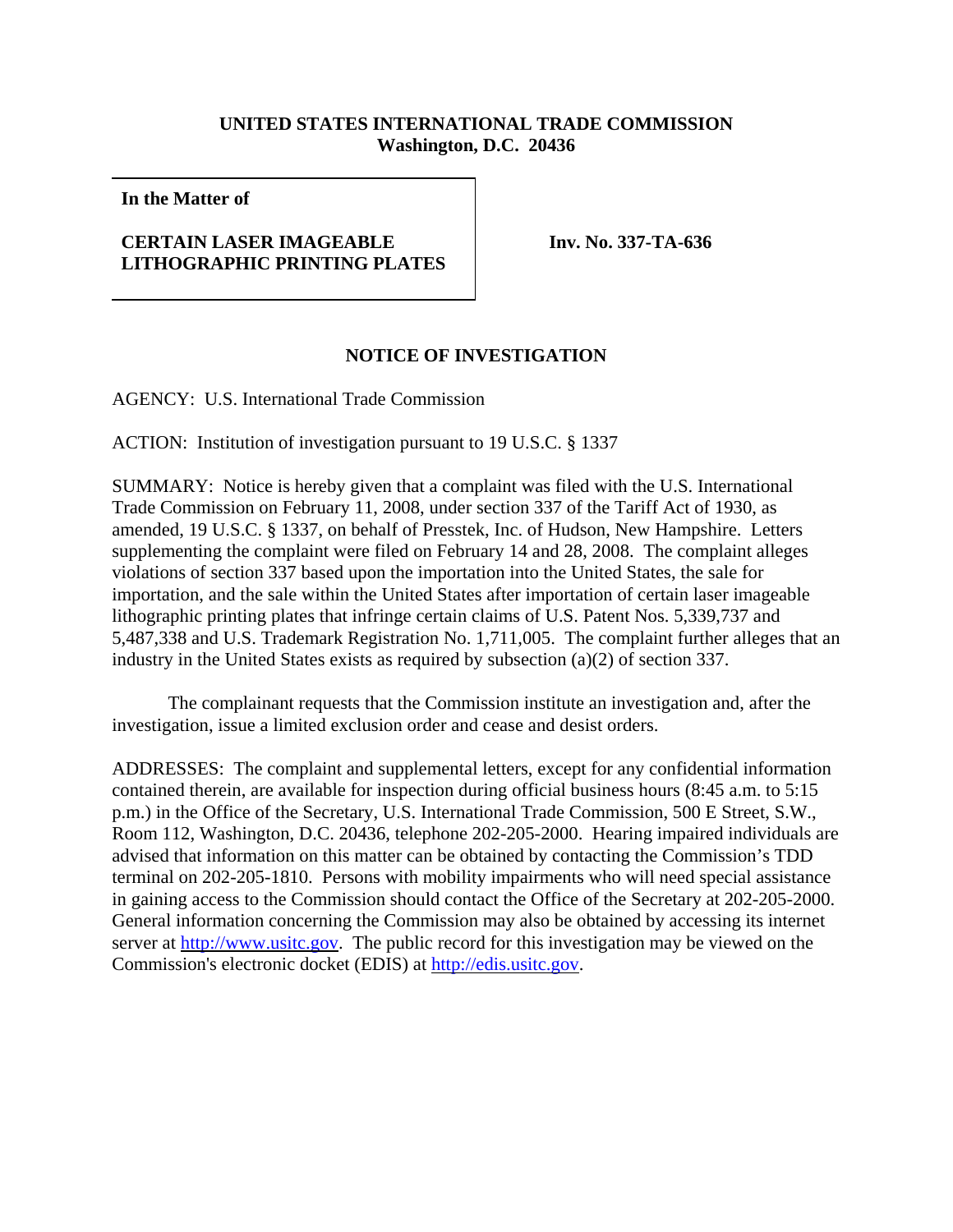FOR FURTHER INFORMATION CONTACT: T. Spence Chubb, Esq., Office of Unfair Import Investigations, U.S. International Trade Commission, telephone (202) 205-2575. AUTHORITY: The authority for institution of this investigation is contained in section 337 of the Tariff Act of 1930, as amended, and in section 210.10 of the Commission's Rules of Practice and Procedure, 19 C.F.R. § 210.10 (2007).

SCOPE OF INVESTIGATION: Having considered the complaint, the U.S. International Trade Commission, on March 6, 2008, ORDERED THAT –

(1) Pursuant to subsection (b) of section 337 of the Tariff Act of 1930, as amended, an investigation be instituted to determine:

(a) whether there is a violation of subsection  $(a)(1)(B)$  of section 337 in the importation into the United States, the sale for importation, or the sale within the United States after importation of certain laser imageable lithographic printing plates that infringe one or more of claims 1, 10, and 27 of U.S. Patent No. 5,339,737 and claims 20, 21, and 23 of U.S. Patent No. 5,487,338, and whether an industry in the United States exists as required by subsection  $(a)(2)$  of section 337;

(b) whether there is a violation of subsection  $(a)(1)(C)$  of section 337 in the importation into the United States, the sale for importation, or the sale within the United States after importation of certain laser imageable lithographic printing plates by reason of infringement of U.S. Trademark Registration No. 1,711,005, and whether an industry in the United States exists as required by subsection (a)(2) of Section 337; and

(2) For the purpose of the investigation so instituted, the following are hereby named as parties upon which this notice of investigation shall be served:

(a) The complainant is  $-$ 

Presstek, Inc. 55 Executive Drive Hudson, New Hampshire 03051

(b) The respondents are the following entities alleged to be in violation of section 337, and are the parties upon which the complaint is to be served:

> VIM Technologies, Ltd. Kibbutz Hanita 22885, Israel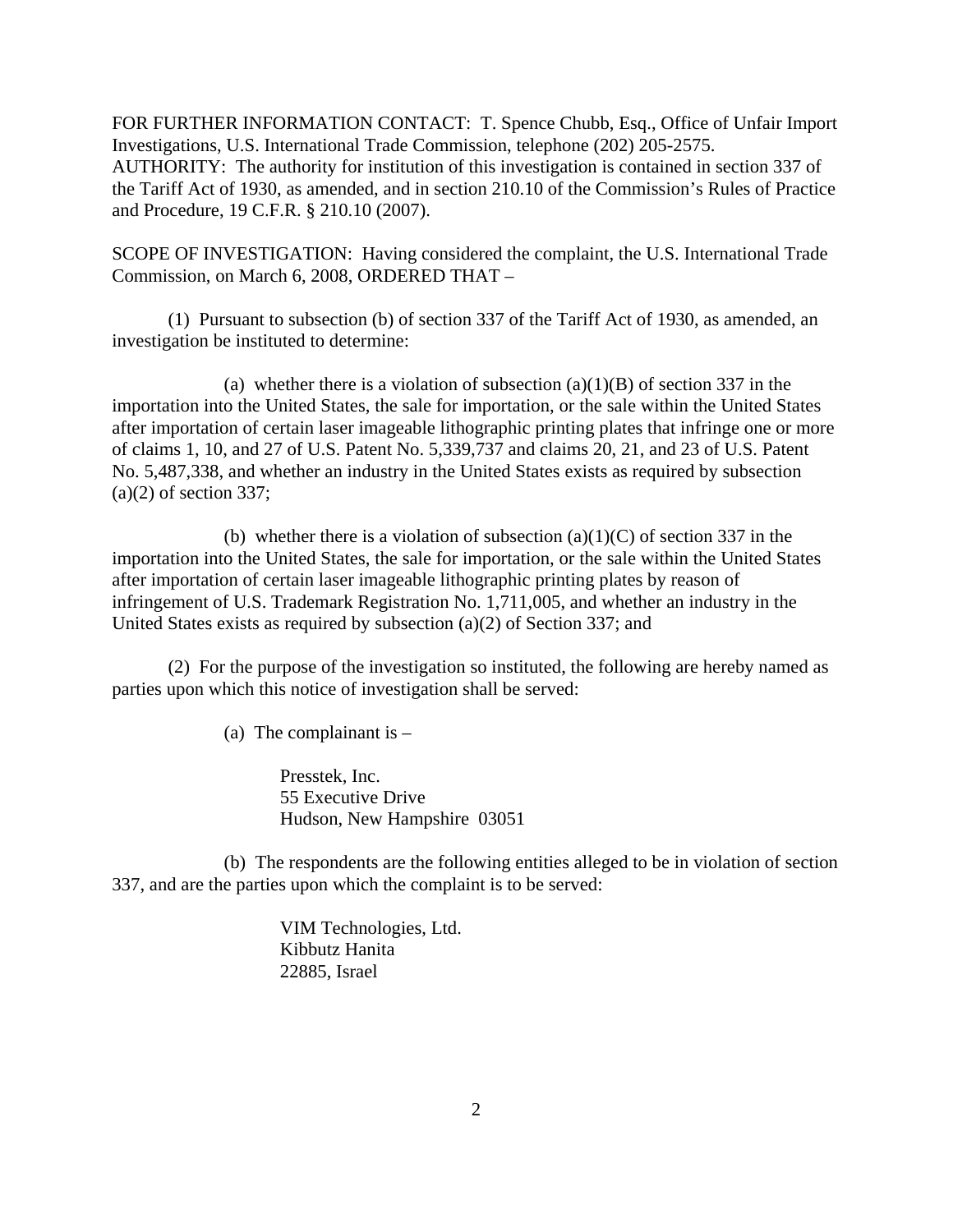Hanita Coatings RCA, Ltd. Kibbutz Hanita 22885, Israel

Guaranteed Service & Supplies, Inc. 606 Schoenhaar Drive West Bend, Wisconsin 53090

AteCe Canada 3A Brussels Street, Suite 3A Toronto Ontario, Canada M8Y 1H2

Ohio Graphco, Inc. 6563 Cochran Road Solon, Ohio 44139

Recognition Systems, Inc. 30 Harbor Park Drive Port Washington, New York 11050

(c) The Commission investigative attorney, party to this investigation, is T. Spence Chubb, Esq., Office of Unfair Import Investigations, U.S. International Trade Commission, 500 E Street, S.W., Suite 401, Washington, D.C. 20436; and

(3) For the investigation so instituted, the Honorable Theodore R. Essex is designated as the presiding administrative law judge.

Responses to the complaint and the notice of investigation must be submitted by the named respondents in accordance with section 210.13 of the Commission's Rules of Practice and Procedure, 19 C.F.R. § 210.13. Pursuant to 19 C.F.R. §§ 201.16(d) and 210.13(a), such responses will be considered by the Commission if received not later than 20 days after the date of service by the Commission of the complaint and the notice of investigation. Extensions of time for submitting responses to the complaint and the notice of investigation will not be granted unless good cause therefor is shown.